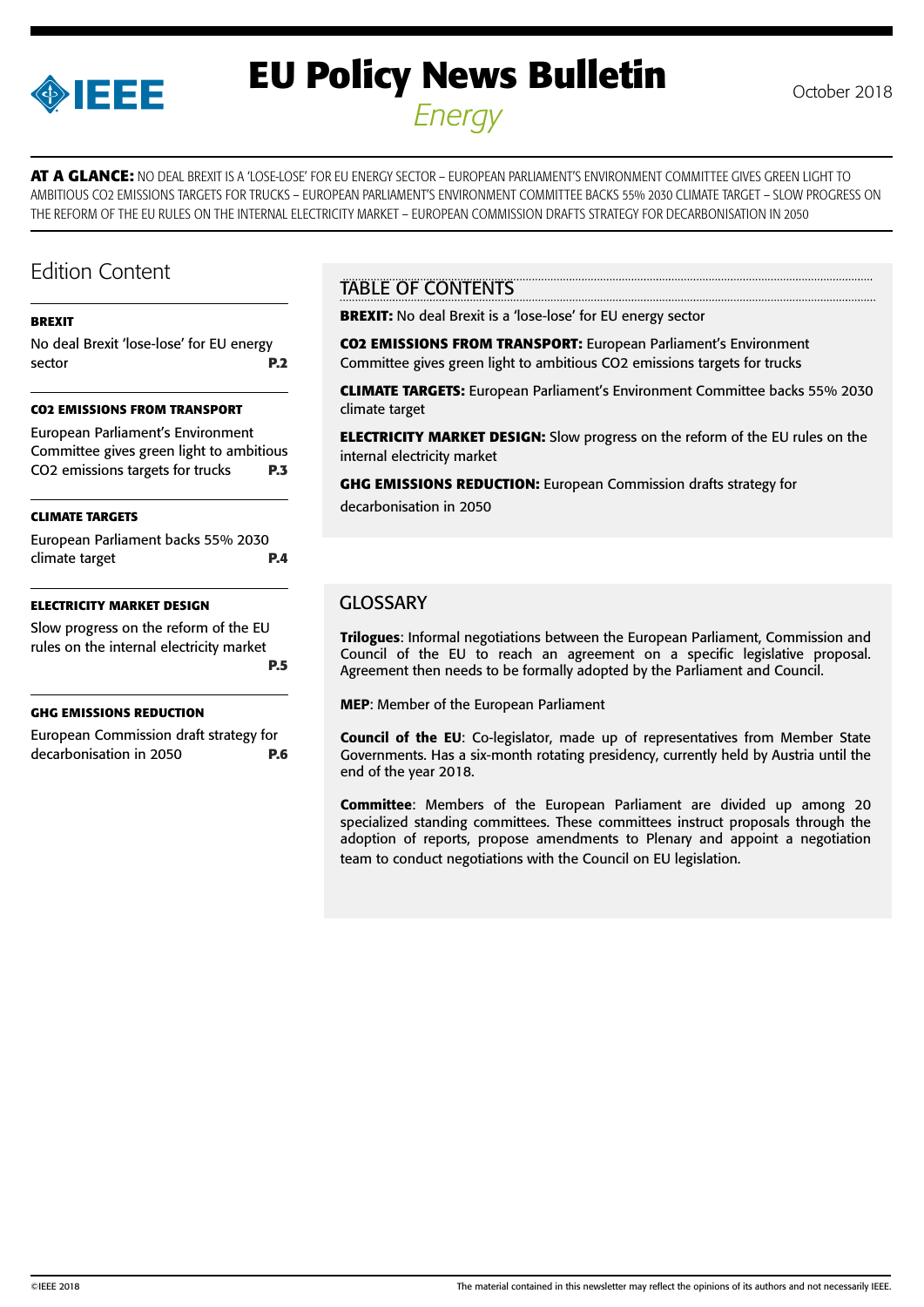#### <span id="page-1-0"></span>**BREXIT**

No deal Brexit 'lose-lose' for EU energy sector **P.2**

#### **[CO2 EMISSIONS FROM TRANSPORT](#page-2-0)**

[European Parliament's Environment](#page-2-0)  [Committee gives green light to ambitious](#page-2-0)  [CO2 emissions targets for trucks](#page-2-0) **P.3**

#### **[CLIMATE TARGETS](#page-3-0)**

[European Parliament backs 55% 2030](#page-3-0)  [climate target](#page-3-0) **P.4**

#### **[ELECTRICITY MARKET DESIGN](#page-4-0)**

[Slow progress on the reform of the EU](#page-4-0)  [rules on the internal electricity market](#page-4-0)  **[P.5](#page-4-0)**

#### **[GHG EMISSIONS REDUCTION](#page-5-0)**

[European Commission draft strategy for](#page-5-0)  [decarbonisation in 2050](#page-5-0) **P.6**





#### ©Interel

**BREXIT** 

Industry leaders from Europe's energy sector warned policymakers that a "no deal" stemming from the Brexit negotiations would have a detrimental impact to the energy sector.

Eurelectric, which represents Europe's electricity sector, wrote an open letter ahead of a crucial EU summit last month urging negotiators to consider the impact on security of supply, energy bills and climate action that failure to reach a deal would bring.

UK government guidance highlighted that a collapse in Brexit negotiations would jeopardize the single electricity market on the island of Ireland. "In our view it would be hugely detrimental, from a cost and security perspective, to not preserve its function," Eurelectric secretary general Kristian Ruby said.

No deal would also create a "lose-lose situation" for the EU's internal energy market and undermine its emissions trading scheme (ETS) after a recent surge in the carbon price. "The overall balance of the EU-ETS could be severely disrupted by the withdrawal of UK, because the UK is currently the net supplier of allowances", Ruby wrote.

The letter adds: "We believe it will be of mutual benefit for a deal to be reached on the withdrawal agreement and it is vital that any political declaration includes energy and climate change as priority areas which are clearly addressed."

With no agreement reached at the European Council summit in October 2018, the upcoming summit on the 13th and 14th of December 2018 is one of the last opportunities to reach a Brexit agreement and allow time for ratification in the UK and European Parliaments.

**(Sources: Politico Pro + Interel)**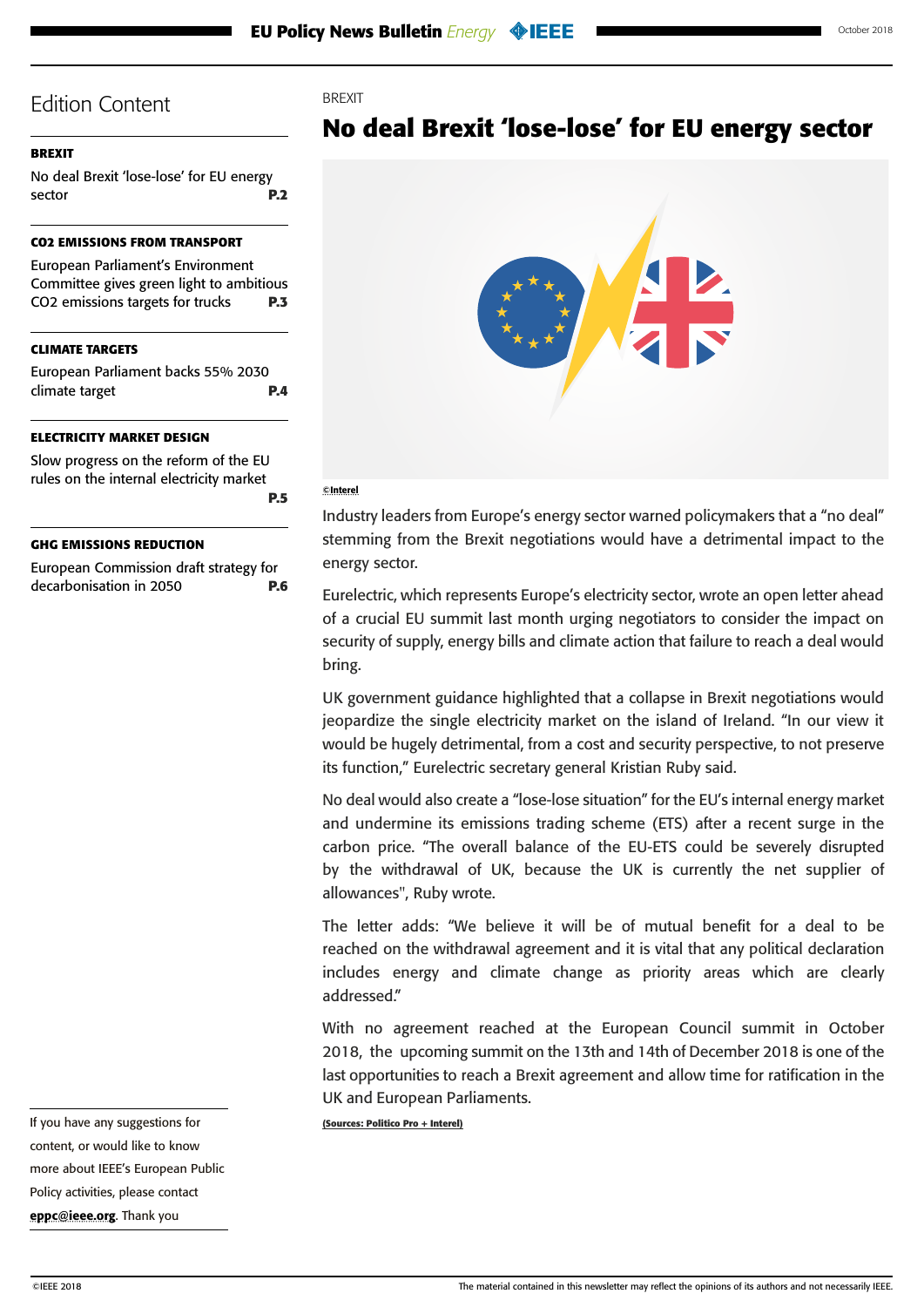### <span id="page-2-0"></span>**[BREXIT](#page-1-0)**

[No deal Brexit 'lose-lose' for EU energy](#page-1-0)  [sector](#page-1-0) **P.2**

## **CO2 EMISSIONS FROM TRANSPORT**

European Parliament's Environment Committee gives green light to ambitious CO2 emissions targets for trucks **P.3**

## **[CLIMATE TARGETS](#page-3-0)**

[European Parliament backs 55% 2030](#page-3-0)  [climate target](#page-3-0) **P.4**

#### **[ELECTRICITY MARKET DESIGN](#page-4-0)**

[Slow progress on the reform of the EU](#page-4-0)  [rules on the internal electricity market](#page-4-0)  **[P.5](#page-4-0)**

#### **[GHG EMISSIONS REDUCTION](#page-5-0)**

[European Commission draft strategy for](#page-5-0)  [decarbonisation in 2050](#page-5-0) **P.6** CO2 EMISSIONS FROM TRANSPORT

## **European Parliament's Environment Committee gives green light to ambitious CO2 emissions targets for trucks**

The European Parliament's Environment Committee (ENVI) adopted a legislative report last month to reduce CO2 emissions from trucks. The report envisages a 35% carbon dioxide emissions reduction target for heavy duty vehicles up to 2030, more than the European Commission's initial 30% proposal. This proposal is the first attempt to set CO2 emissions reduction targets for the heavy vehicle sector in Europe.



#### © Pexel

The report also includes a 20% target for 2025, as well as benchmarks under which truck-makers need to make zero and low emission vehicles (ZLEVs) account for 5% of their fleet in 2025 and 20% by 2030. The latter will be revised by 2022. Members of Parliament set mandatory targets to provide sufficient planning and certainty for investors across the wider value chain. If truck-makers do not comply with these ZLEV targets, they will face higher emission reduction targets.

Moreover, the text includes an on-road emissions testing system which is intended to deliver transparency and ensure greater competition among manufacturers. The report also proposes binding minimum share of zero-emission urban buses of 50% per fleet by 2025 and 75% by 2030.

Similarly, as what happened with the outcome of vote on CO2 emissions for cars and vans, both truck-makers' associations and center-right MEPs have openly criticized the result of the vote, considering that such ambitious targets are unrealistic and will put competition and jobs at risk.

The Parliament's plenary is due to vote on the report the second week of November 2018. If approved, EU institutions are expected to engage in negotiations to hammer out a final compromise, which would ideally be issued before the European elections in May 2019.

**(Source: Politico Pro + Interel)**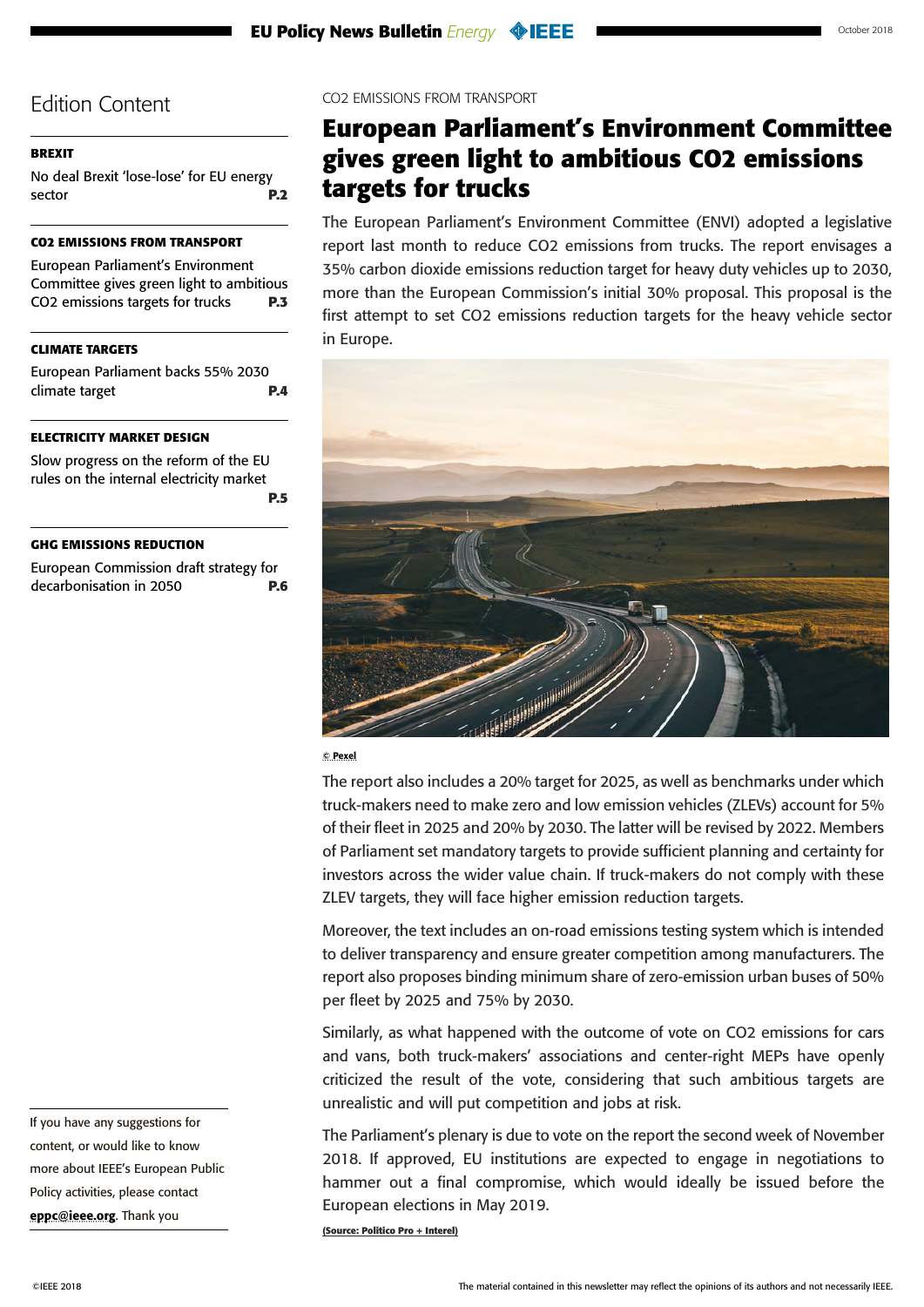### <span id="page-3-0"></span>**[BREXIT](#page-1-0)**

[No deal Brexit 'lose-lose' for EU energy](#page-1-0)  [sector](#page-1-0) **P.2**

### **[CO2 EMISSIONS FROM TRANSPORT](#page-2-0)**

[European Parliament's Environment](#page-2-0)  [Committee gives green light to ambitious](#page-2-0)  [CO2 emissions targets for trucks](#page-2-0) **P.3**

## **CLIMATE TARGETS**

European Parliament backs 55% 2030 climate target **P.4**

#### **[ELECTRICITY MARKET DESIGN](#page-4-0)**

[Slow progress on the reform of the EU](#page-4-0)  [rules on the internal electricity market](#page-4-0)  **[P.5](#page-4-0)**

#### **[GHG EMISSIONS REDUCTION](#page-5-0)**

[European Commission draft strategy for](#page-5-0)  [decarbonisation in 2050](#page-5-0) **P.6** CLIMATE TARGETS

## **European Parliament backs 55% 2030 climate target**



#### © Pexel

MEPs agreed last month that the EU's 2030 emissions reduction target should be increased from 40% to 55%, and shared criticism addressed to the EU environment ministers for failing to commit to tougher climate action.

In the Parliament's plenary, MEPs agreed by 29 votes to 19 on a motion for a resolution calling for the EU to increase its nationally determined contribution (NDC) towards the Paris goals. The resolution on the December 2018 COP24 meeting in Katowice noted that current commitments "would limit global warming only to a temperature rise of about 3.2°C and would not even come close to 2°C". It called on all parties to update their NDCs by 2020 to close the gap on the Paris objectives.

The author of the resolution, MEPJo Leinen (S&D, DE), said the plenary had made a "courageous plea" to the Council of the EU and Commission. "A reduction of 55% will bring us on track with the Paris Agreement and in line with the objective to limit global warming to well below 2°C," Leinen said.

The vote, said Leinen, was the right response to the **[IPCC report](http://report.ipcc.ch/sr15/pdf/sr15_spm_final.pdf)** earlier in October, which heightened a sense of urgency for climate action. "The EU must take responsibility and take a united and ambitious stance at COP24 in Katowice," he said.

Ministers at the Environment Council on 9 October said current NDCs "fall far short of what is required" and recently adopted climate and energy legislation would "have an impact" on the bloc's target. They said the Council of the EU was ready to "communicate or update its NDC by 2020" taking into account the efforts of all parties to meet the Paris objectives.

Fifteen governments called for a higher EU target, including those from France, Germany, Italy, the Netherlands, Spain, Sweden and the UK. **(Source: ENDS Europe)**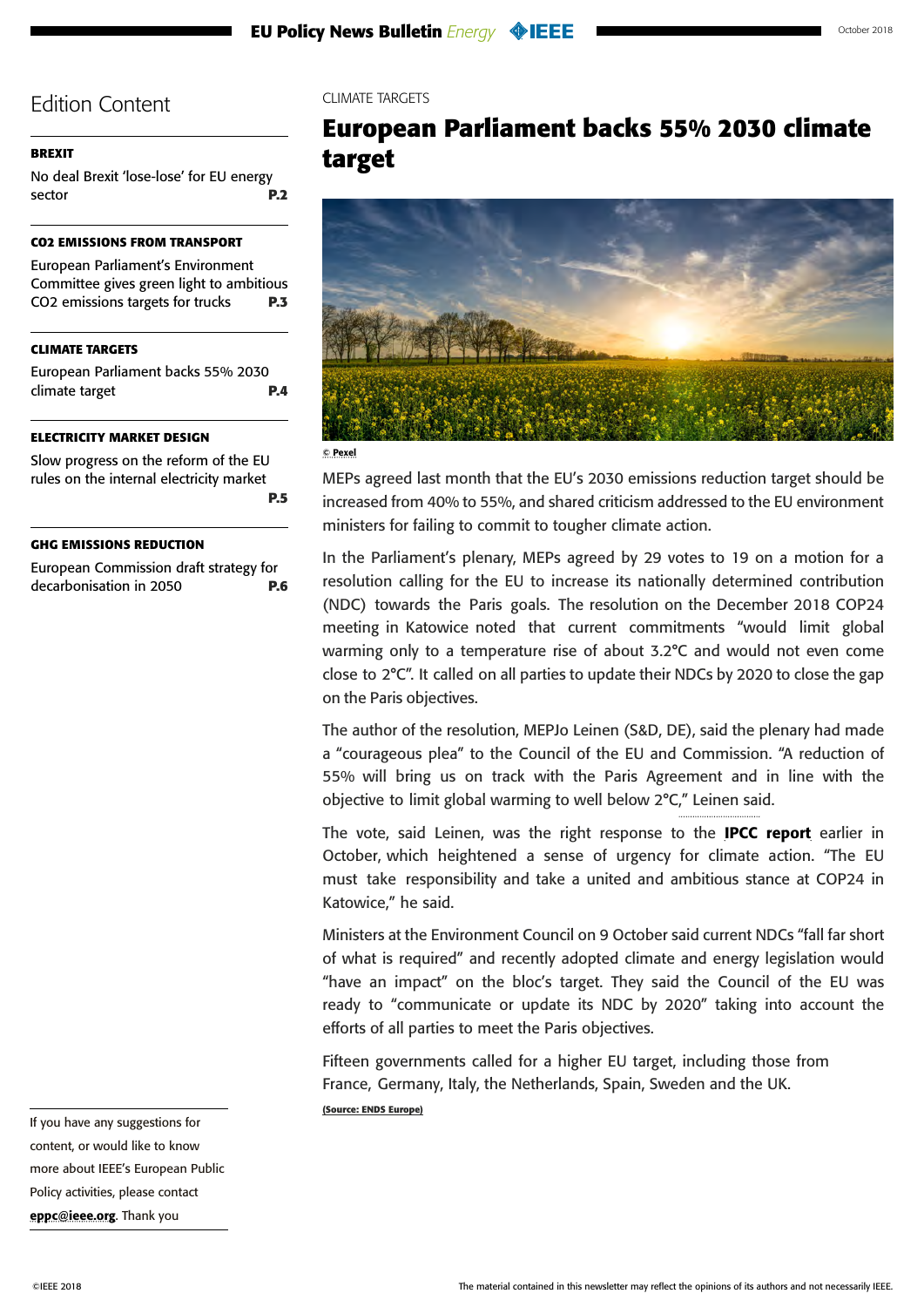#### <span id="page-4-0"></span>**[BREXIT](#page-1-0)**

[No deal Brexit 'lose-lose' for EU energy](#page-1-0)  [sector](#page-1-0) **P.2**

### **[CO2 EMISSIONS FROM TRANSPORT](#page-2-0)**

[European Parliament's Environment](#page-2-0)  [Committee gives green light to ambitious](#page-2-0)  [CO2 emissions targets for trucks](#page-2-0) **P.3**

### **[CLIMATE TARGETS](#page-3-0)**

[European Parliament backs 55% 2030](#page-3-0)  [climate target](#page-3-0) **P.4**

#### **ELECTRICITY MARKET DESIGN**

Slow progress on the reform of the EU rules on the internal electricity market **P.5**

#### **[GHG EMISSIONS REDUCTION](#page-5-0)**

[European Commission draft strategy for](#page-5-0)  [decarbonisation in 2050](#page-5-0) **P.6**

If you have any suggestions for content, or would like to know more about IEEE's European Public Policy activities, please contact [eppc@ieee.org](mailto:eppc%40ieee.org?subject=). Thank you

#### ELECTRICITY MARKET DESIGN

## **Slow progress on the reform of the EU rules on the internal electricity market**



© Pexels

The Electricity Market Design Directive is currently under review in "trilogue negotiations", which involve the European Commission, the Parliament and the Council of the EU. This is the final stage of the legislative process, before it is officially rubber-stamped by the Parliament and the Council of the EU, and can be sent to Member States for transposition into national law.

MEP Krisjanis Karins (EPP, LT), the Parliament's negotiator on the file in the trilogue negotiations, informed the Industry Committee in the Parliament last month on the state of play of the negotiations. In the second trilogue held on 11 September, lawmakers touched upon several provisions related to consumer protection and empowerment, namely concerning dynamic price contracts, switching, comparison tools, and billing.

Some compromises and deals were reached, while other controversial points remained open. It is expected that the future role of distribution system operators (DSOs) (also with regard to EV-charging) might be one of the critical points of the discussions. The negotiators endorsed the provisional agreements concluded in technical meetings prior to the trilogues, and there is still a wide possibility for further discussion at the technical level. Trilogues also continued on 18 October, during which lawmakers dealt with capacity mechanisms. However, no informative session has been held in the Industry Committee on that last trilogue.

Moving forward, the aim of the negotiators is to close the file before the Energy Council on 19 December 2018.

**(Source: Interel)**